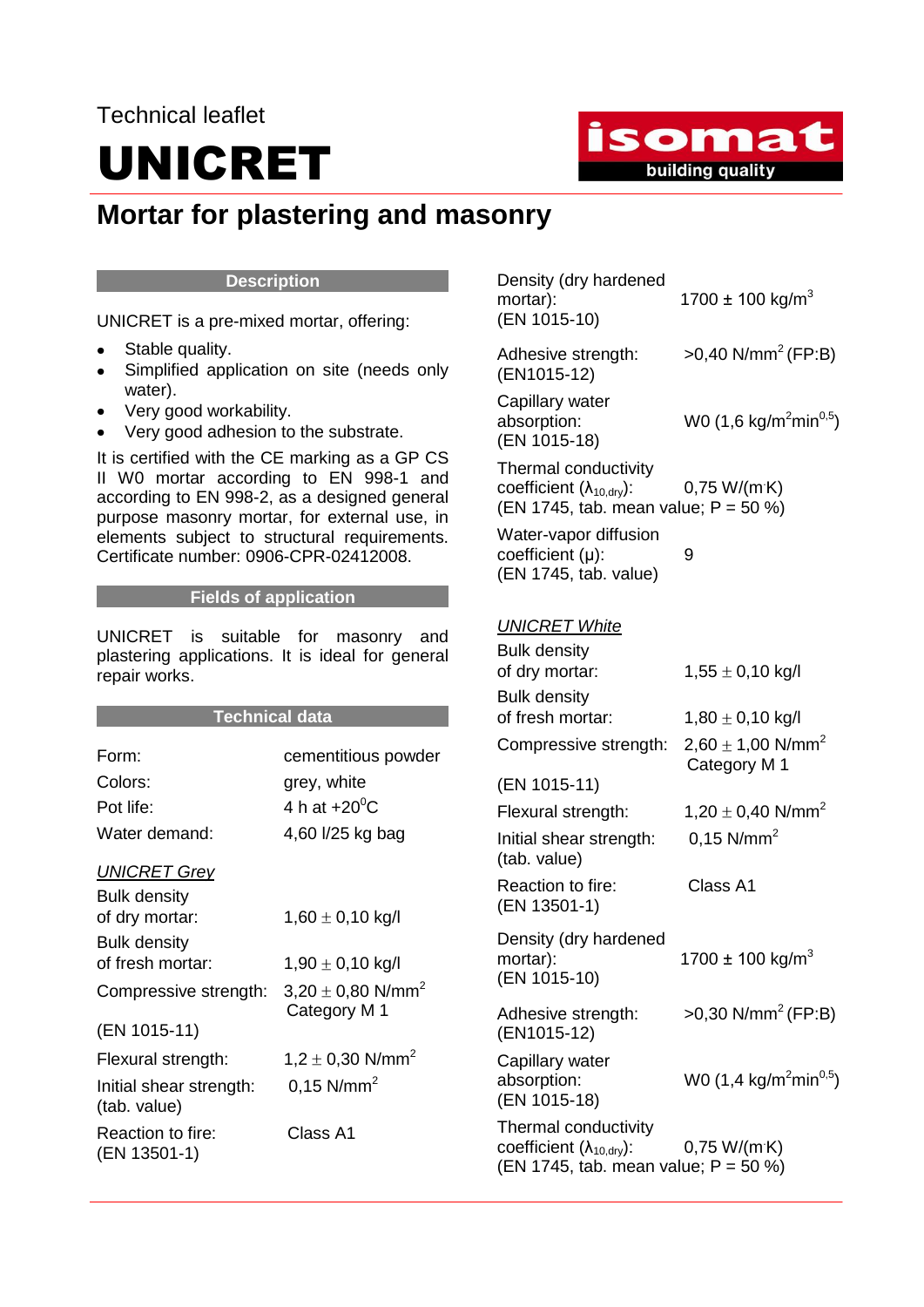## **JNIGRET**



Water-vapor diffusion coefficient (μ): 9 (EN 1745, tab. value)

#### **Directions for use**

#### **1. Substrate**

The substrate must be clean, free of dust, oil, loose materials etc. and should be thoroughly dampened, before the application of UNICRET.

On difficult or very smooth surfaces a spatterdash (rough cast) may precede, consisting of UNICRET improved with ADIPLAST latex, diluted in the mixing water in proportions of ADIPLAST : water  $= 1 : 3$  by volume.

#### **2. Application**

UNICRET is added into water under continuous stirring until a mixture with the required workability is formed. It is applied like ordinary plaster or masonry mortar.

#### **Consumption**

Approx. 15,5 kg/m<sup>2</sup>/cm of layer thickness.

#### **Packaging**

UNICRET is supplied in bags of 25 kg.

#### **Shelf-life - Storage**

12 months from production date if stored in original, unopened packaging, in places protected from moisture and frost.

#### **Remarks**

- Temperature during application should be at least  $+5^0C$ .
- In hot weather UNICRET should be watered after application, to be protected from water loss.
- UNICRET contains cement and reacts as alkaline with water, so it is classified as irritant.
- Consult the usage risks and safety advice written on the bag.

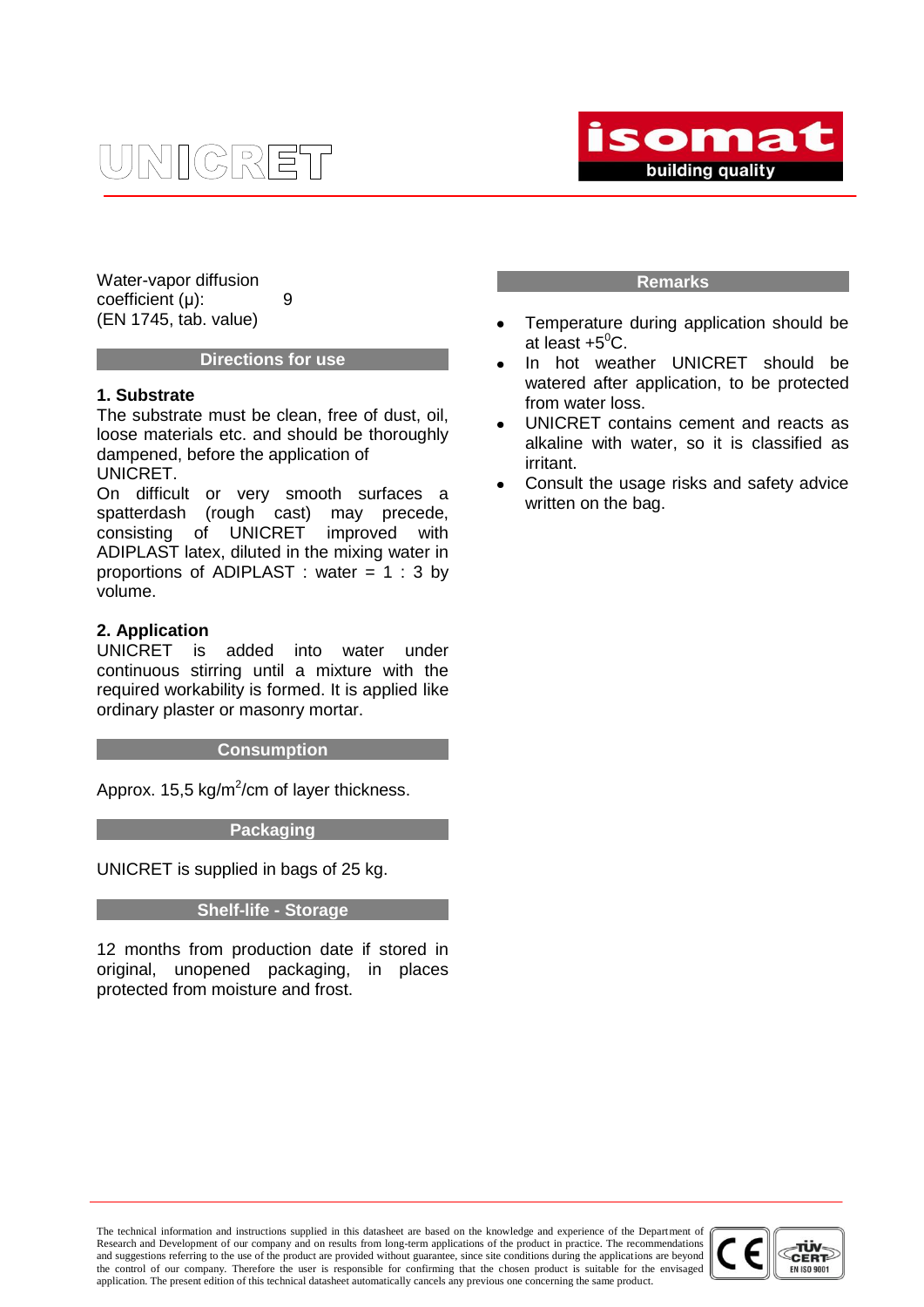### UNICRET



#### **UNICRET GREY CE marking according to EN 998-1**

 $\epsilon$ 

**ISOMAT S.A**.  $17<sup>th</sup>$  km Thessaloniki – Ag. Athanasios P.O. BOX 1043, 570 03 Ag Athanasios, Greece

**09**

#### **EN 998-1**

**General purpose rendering mortar (GP) for external use**

**Reaction to fire:** Class A1

**Adhesion:** 0,4 N/mm<sup>2</sup> – **FP:** B

**Water absorption:** W0

**Water vapour diffusion coeff.:** μ 9

**Thermal conductivity:** (λ<sub>10,dry</sub>) 0,75 W/mK

**Durability** (against freeze/thaw): evaluation based on provisions valid in the intended place of use of the mortar

#### **UNICRET WHITE CE marking according to EN 998-1**



**ISOMAT S.A**.  $17<sup>th</sup>$  km Thessaloniki – Ag. Athanasios P.O. BOX 1043, 570 03 Ag Athanasios, Greece

**09**

**EN 998-1**

**General purpose rendering mortar (GP) for external use**

**Reaction to fire:** Class A1

**Adhesion:** 0,3 N/mm<sup>2</sup> - **FP:** B

**Water absorption:** W0

**Water vapour diffusion coeff.:** μ 9

**Thermal conductivity:**  $(\lambda_{10, \text{dry}})$  0,75 W/mK

**Durability** (against freeze/thaw): evaluation based on provisions valid in the intended place of use of the mortar

The technical information and instructions supplied in this datasheet are based on the knowledge and experience of the Department of Research and Development of our company and on results from long-term applications of the product in practice. The recommendations and suggestions referring to the use of the product are provided without guarantee, since site conditions during the applications are beyond the control of our company. Therefore the user is responsible for confirming that the chosen product is suitable for the envisaged application. The present edition of this technical datasheet automatically cancels any previous one concerning the same product.